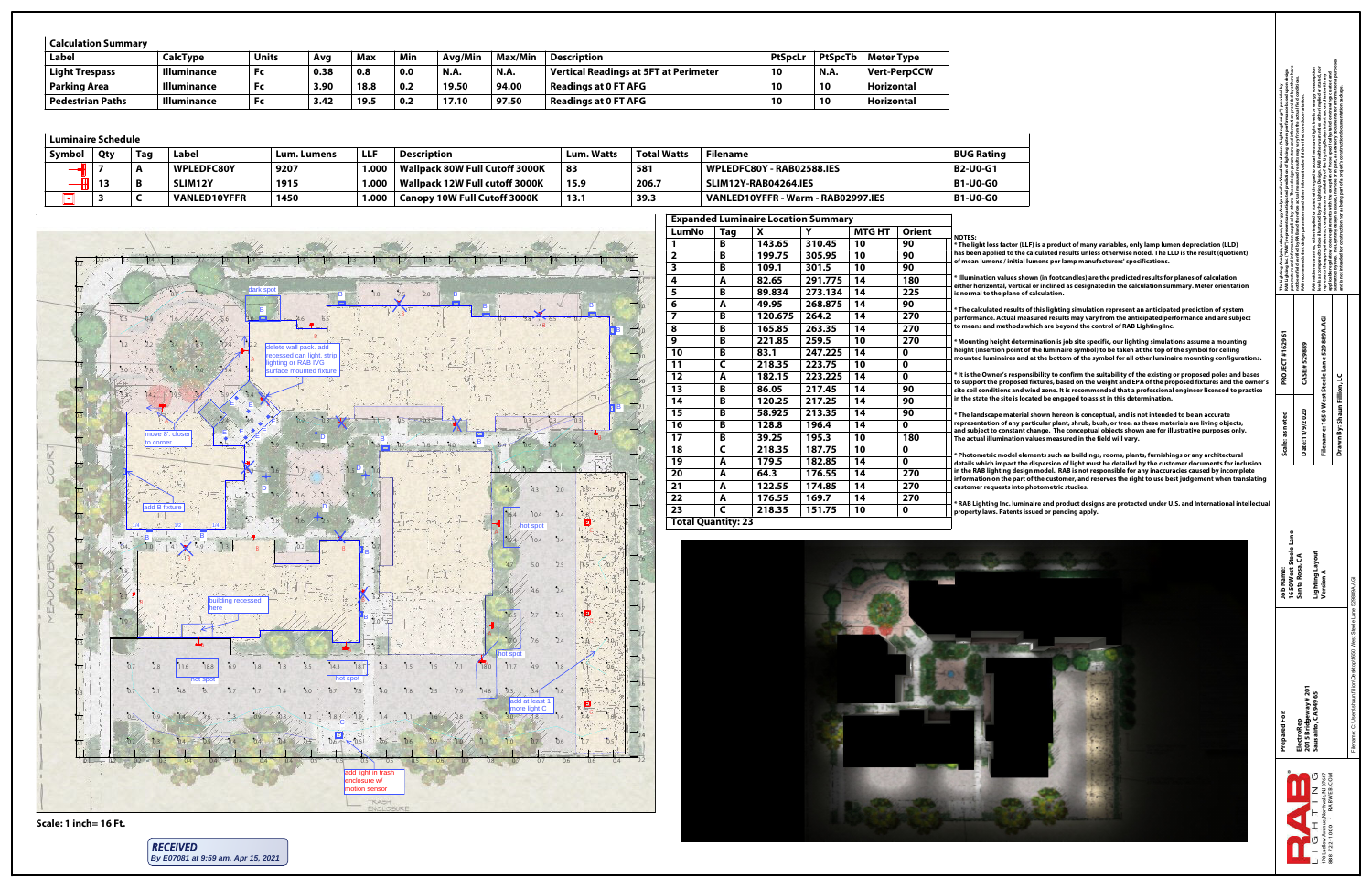# **WPLEDFC80Y**



## **Technical Specifications**

#### **Performance**

#### **Lifespan:**

100,000-Hour LED lifespan based on IES LM-80 results and TM-21 calculations

#### **Construction**

#### **Cold Weather Starting:**

Minimum starting temperature is -40°C (-40°F)

#### **Maximum Ambient Temperature:**

Suitable for use in up to 40°C (104°F)

#### **Thermal Management:**

Superior thermal management with external "Air-Flow" fins

#### **Housing:**

Precision die-cast aluminum housing, lens frame

#### **Mounting:**

Die-cast aluminum wall bracket with (5) 1/2" conduit openings with plugs. Two-piece bracket with tether for ease of installation and wiring.

#### **Arm:**

Die-cast aluminum with wiring access plate

#### **Cutoff:**

Full-cutoff (0°)

#### **Lens:**

Tempered glass

#### **Reflector:**

Specular vacuum metallized polycarbonate

#### **Gaskets:**

High-temperature silicone gaskets, including a wiring plug gasket, seal out moisture

#### **Finish:**

Formulated for high durability and long-lasting color

#### **Green Technology:**

Mercury and UV free. RoHS-compliant components.

#### **IP Rating:**

Ingress Protection rating of IP66 for dust and water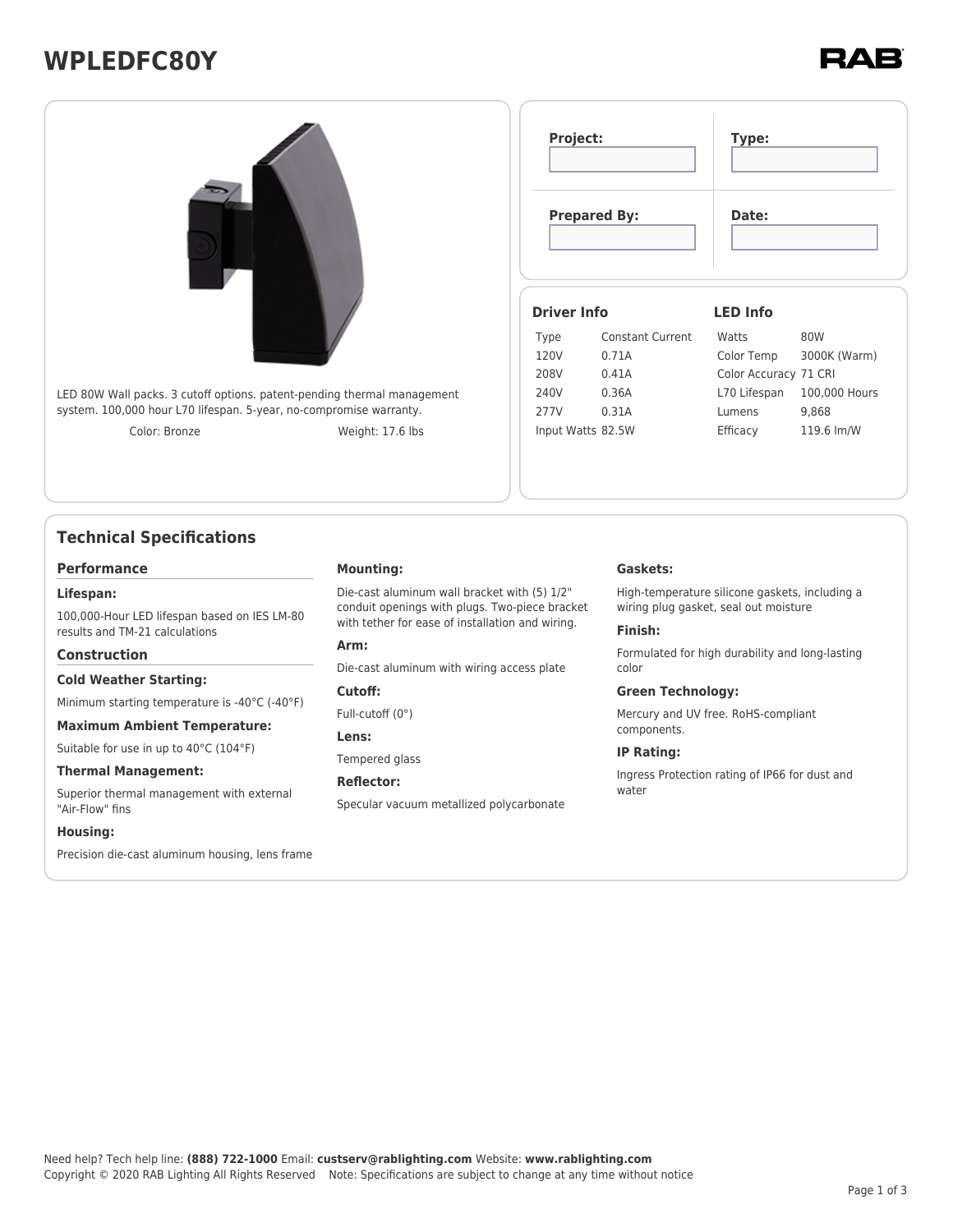### **Technical Specifications (continued)**

#### **Electrical**

#### **Driver:**

Constant Current, Class 2, 2000mA, 100-277V, 50-60Hz, 1.1A, Power Factor 99%

#### **THD:**

6.39% at 120V, 10.26% at 277V

#### **Power Factor:**

99.5% at 120V, 93.5% at 277V

#### **Surge Protection:**

 $4kV$ 

### **Other**

### **Equivalency:**

Replaces 320W Metal Halide

#### **Patents:**

The WPLED design is protected by patents in the U.S. Pat D653,377, Canada Pat. 142252, China Pat. ZL201130356930.8, and Mexico Pat. 36921 and pending patent in TW.

#### **Warranty:**

RAB warrants that our LED products will be free from defects in materials and workmanship for a period of five (5) years from the date of delivery to the end user, including coverage of light output, color stability, driver performance and fixture finish. RAB's warranty is subject to all terms and conditions found at [rablighting.com/warranty.](https://www.rablighting.com/legal#warranty)

#### **Replacement:**

Replaces up to 400W Metal Halide

#### **Buy American Act Compliance:**

RAB values USA manufacturing! Upon request, RAB may be able to manufacture this product to be compliant with the Buy American Act (BAA). Please contact customer service to request a quote for the product to be made BAA compliant.

#### **LED Characteristics**

#### **Color Consistency:**

3-step MacAdam Ellipse binning to achieve consistent fixture-to-fixture color

#### **Color Stability:**

LED color temperature is warrantied to shift no more than 200K in color temperature over a 5 year period

#### **Color Uniformity:**

RAB's range of Correlated Color Temperature follows the guidelines of the American National Standard for Specifications for the Chromaticity of Solid State Lighting (SSL) Products, ANSI C78.377.2011.

#### **Listings**

#### **IESNA LM-79 & LM-80 Testing:**

RAB LED luminaires and LED components have been tested by an independent laboratory in accordance with IESNA LM-79 and LM-80.

#### **DLC Listed:**

This product is on the Design Lights Consortium (DLC) Qualified Products List and is eligible for rebates from DLC Member Utilities. DLC Product Code: PY8JRYST

#### **Optical**

**BUG Rating:**

B1 U0 G1



High performance LED light engine

Maintains 70% of initial lumens at 100,000-hours

Weatherproof high temperature silicone gaskets

Superior heat sinking with die cast aluminum housing and external fins

Traditional wall pack look from the front

3 cutoff options

5-Year, No-Compromise Warranty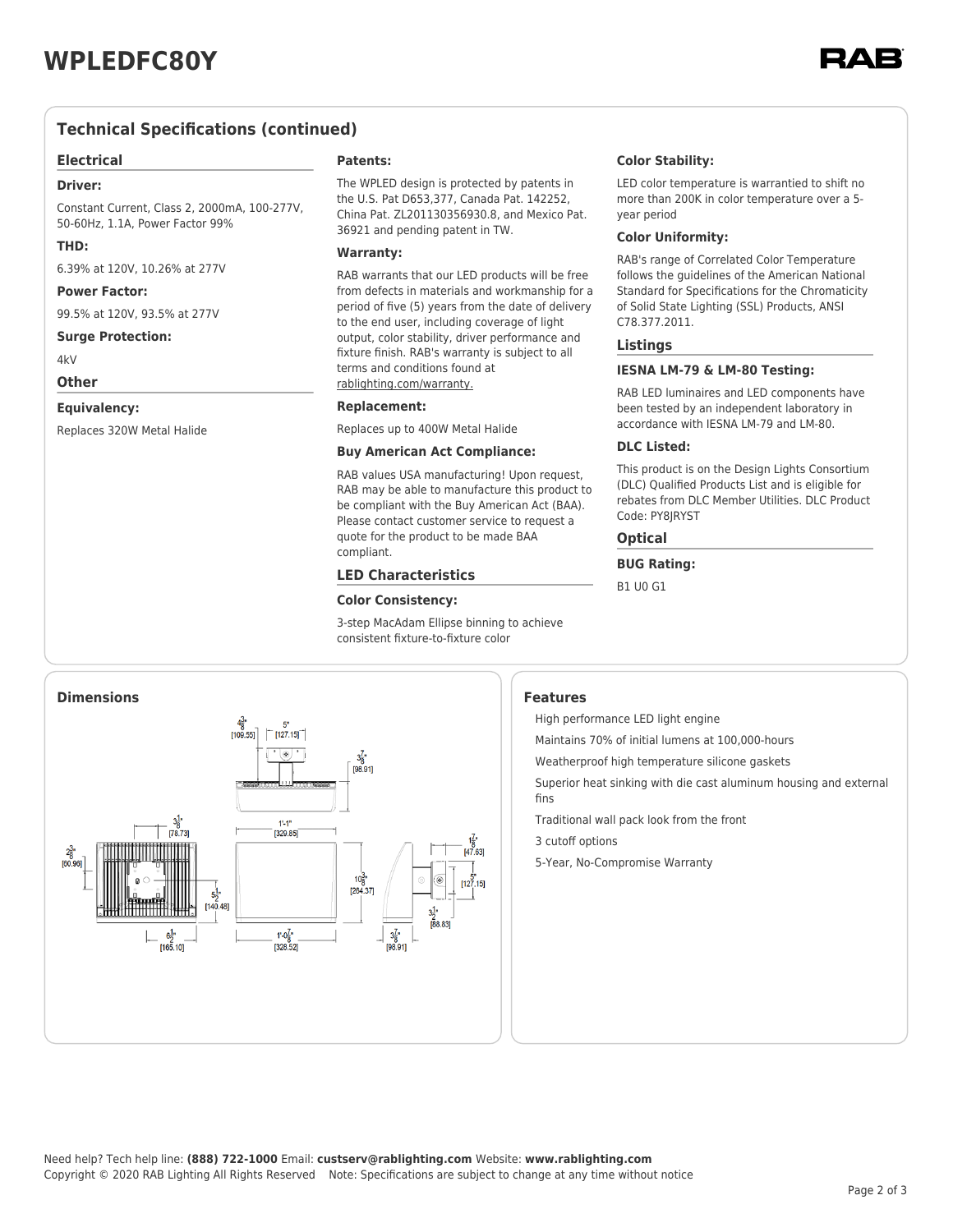# **WPLEDFC80Y**

## **RAB**

| <b>Ordering Matrix</b> |                                                                                                                   |                          |                                                                                    |                                    |                                                                                             |                                                                                                                                                                                             |                                                     |  |  |  |
|------------------------|-------------------------------------------------------------------------------------------------------------------|--------------------------|------------------------------------------------------------------------------------|------------------------------------|---------------------------------------------------------------------------------------------|---------------------------------------------------------------------------------------------------------------------------------------------------------------------------------------------|-----------------------------------------------------|--|--|--|
| Family                 | <b>Cutoff</b>                                                                                                     | Wattage                  | <b>Color Temp</b>                                                                  | <b>Finish</b>                      | <b>Driver Options</b>                                                                       | <b>Options</b>                                                                                                                                                                              | <b>Other Options</b>                                |  |  |  |
| <b>WPLED</b>           | FC                                                                                                                | 80                       |                                                                                    |                                    |                                                                                             |                                                                                                                                                                                             |                                                     |  |  |  |
|                        | $C =$ Cutoff (7.5)<br>degrees)<br>$FC = Full Cutoff (0)$<br>degrees)<br><b>Blank</b> = Standard<br>$(15$ degrees) | $52 = 52W$<br>$80 = 80W$ | <b>Blank</b> = $5000K$<br>(Cool)<br>$N = 4000K$<br>(Neutral)<br>$Y = 3000K$ (Warm) | $Blank =$<br>Bronze<br>$W =$ White | <b>Blank</b> = $120-277V$<br>$/480 = 480V$<br>$/BL = Bi-Level$<br>$/D10 = 0-10V$<br>Dimming | <b>Blank</b> = $No$ Option<br>$/PCS = 120V$ Swivel<br>Photocell<br>$/PCS2 = 277V$ Swivel<br>Photocell<br>$/PCS4 = 480V$ Swivel<br>Photocell<br>$\angle$ <b>LC</b> = Lightcloud <sup>®</sup> | $USA = BAA$<br>Compliant<br><b>Blank</b> = Standard |  |  |  |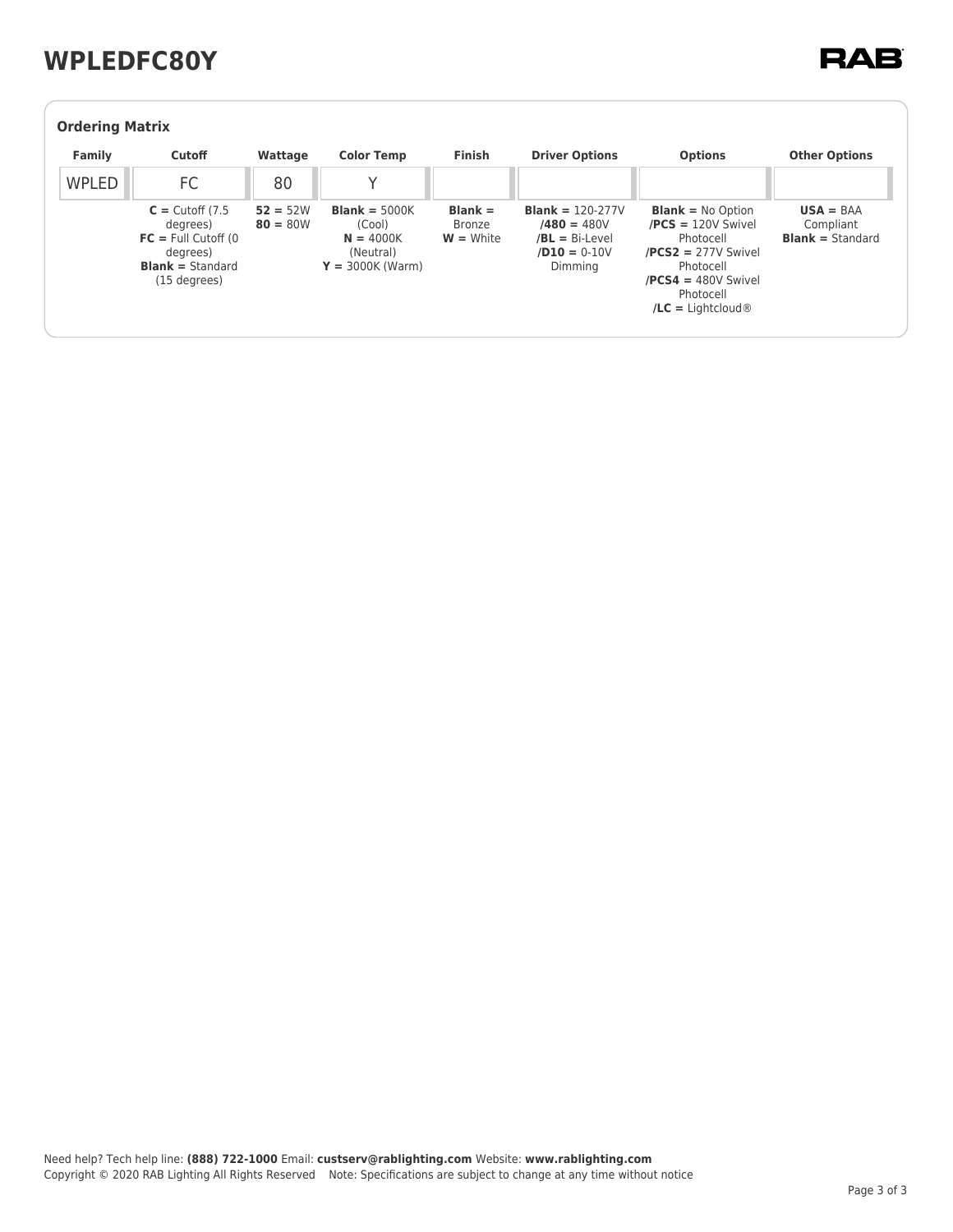# **SLIM12Y**



## **Technical Specifications**

#### **Listings**

#### **UL Listed:**

Suitable for wet locations. Suitable for mounting within 1.2m (4ft) of the ground.

#### **ADA Compliant:**

SLIM™ is ADA Compliant

#### **IESNA LM-79 & LM-80 Testing:**

RAB LED luminaires and LED components have been tested by an independent laboratory in accordance with IESNA LM-79 and LM-80.

#### **DLC Listed:**

This product is on the Design Lights Consortium (DLC) Qualified Products List and is eligible for rebates from DLC Member Utilities. DLC Product Code: P0000171L

### **Construction**

#### **IP Rating:**

Ingress Protection rating of IP66 for dust and water

#### **Cold Weather Starting:**

Minimum starting temperature is -40°C (-40°F)

**Maximum Ambient Temperature:**

Suitable for use in up to 40°C (104°F)

**Housing:**

Precision die-cast aluminum housing

#### **Mounting:**

Heavy-duty mounting bracket with hinged housing for easy installation

#### **Recommended Mounting Height:**

Up to 8 ft

#### **Lens:**

Tempered glass lens

#### **Reflector:**

Specular thermoplastic

### **Gaskets:**

High-temperature silicone

#### **Finish:**

Formulated for high durability and long-lasting color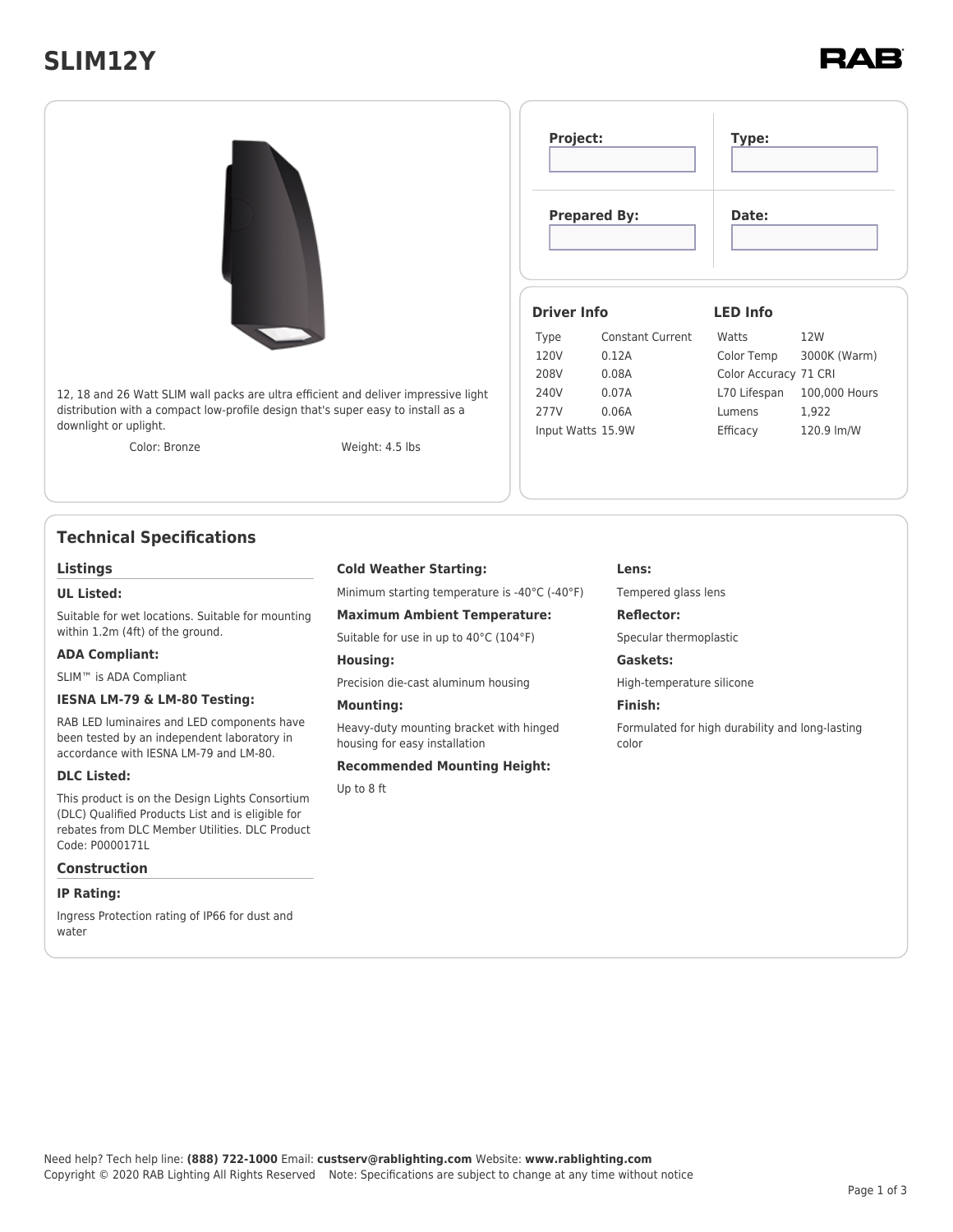

### **Technical Specifications (continued)**

#### **Construction**

#### **Green Technology:**

Mercury and UV free. RoHS-compliant components.

#### **LED Characteristics**

#### **LED:**

Multi-chip, long-life LED

#### **Color Consistency:**

3-step MacAdam Ellipse binning to achieve consistent fixture-to-fixture color

#### **Color Stability:**

LED color temperature is warrantied to shift no more than 200K in color temperature over a 5 year period

#### **Color Uniformity:**

RAB's range of Correlated Color Temperature follows the guidelines for the American National Standard for Specifications for the Chromaticity of Solid State Lighting (SSL) Products, ANSI C78.377-2017.

### **Performance**

#### **Lifespan:**

100,000-Hour LED lifespan based on IES LM-80 results and TM-21 calculations

### **Other**

### **Equivalency:**

Equivalent to 70W Metal Halide

#### **Patents:**

The design of the SLIM™ is protected by patents in U.S. Pat D681,864, and pending patents in Canada, China, Taiwan and Mexico.

#### **HID Replacement Range:**

Replaces 70W Metal Halide

#### **Warranty:**

RAB warrants that our LED products will be free from defects in materials and workmanship for a period of five (5) years from the date of delivery to the end user, including coverage of light output, color stability, driver performance and fixture finish. RAB's warranty is subject to all terms and conditions found at [rablighting.com/warranty.](https://www.rablighting.com/legal#warranty)

#### **Buy American Act Compliance:**

RAB values USA manufacturing! Upon request, RAB may be able to manufacture this product to be compliant with the Buy American Act (BAA). Please contact customer service to request a quote for the product to be made BAA compliant.

#### **Optical**

#### **BUG Rating:**

B1 U1 G0

**Electrical**

#### **Driver:**

Constant Current, Class 2, 100-277V, 50/60 Hz., 4KV surge protection, 120V: 0.14A, 208V: 0.08A, 240V: 0.07A, 277V: 0.06A

#### **THD:**

7.7% at 120V, 13.3% at 277V

#### **Power Factor:**

99.4% at 120V, 95.4% at 277V

Full cutoff, fully shielded LED wall pack Can be used as a downlight or uplight Contractor friendly features for easy installation 100,000-hour LED Life 5-Year, No-Compromise Warranty

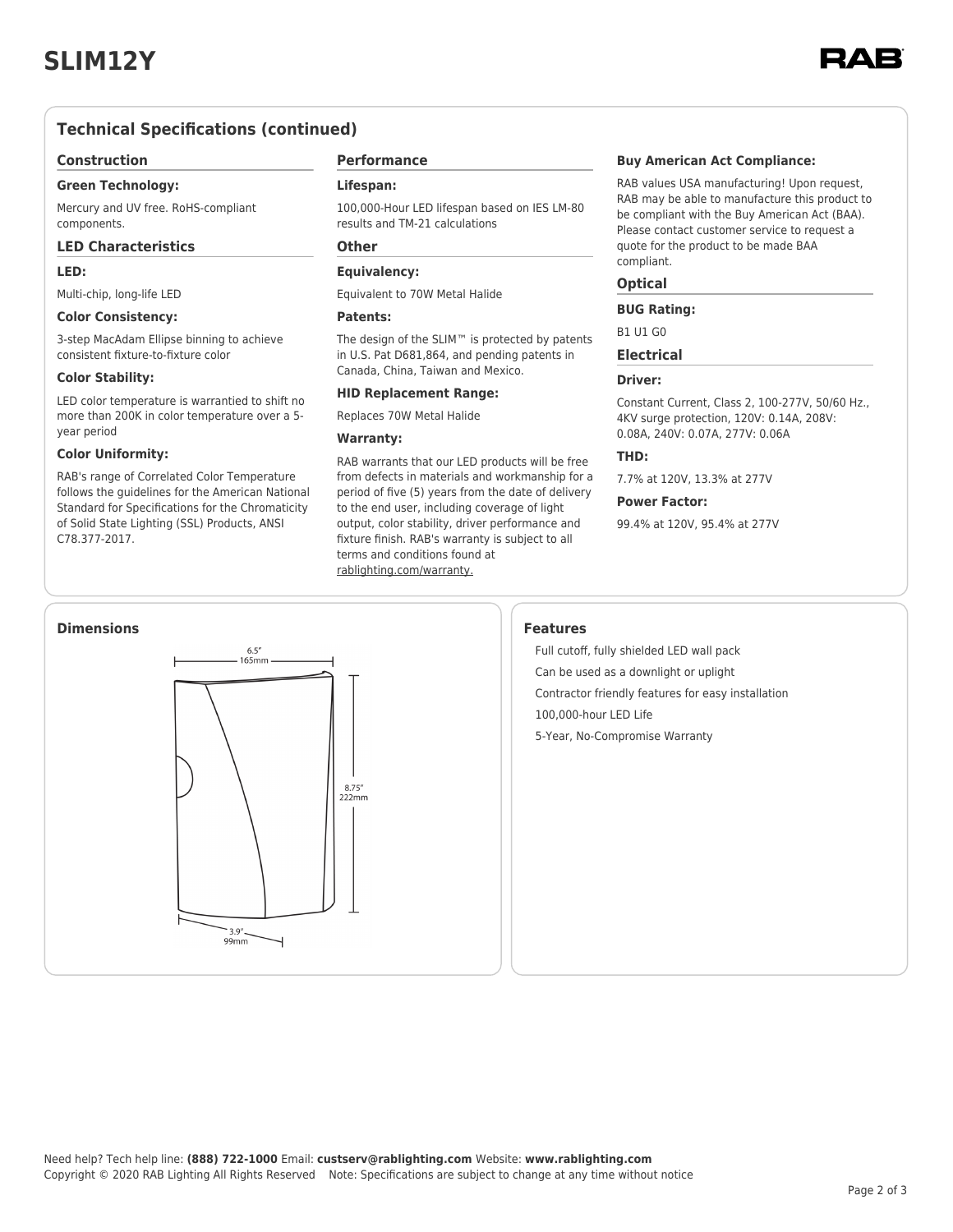# **SLIM12Y**

| <b>Ordering Matrix</b> |                                        |                                                                                                    |               |                                                           |                                                                                                                     |  |  |  |  |
|------------------------|----------------------------------------|----------------------------------------------------------------------------------------------------|---------------|-----------------------------------------------------------|---------------------------------------------------------------------------------------------------------------------|--|--|--|--|
| Family                 | Wattage                                | <b>Color Temp</b>                                                                                  | <b>Finish</b> | <b>Driver</b>                                             | <b>Options</b>                                                                                                      |  |  |  |  |
| <b>SLIM</b>            | 12                                     |                                                                                                    |               |                                                           |                                                                                                                     |  |  |  |  |
|                        | $12 = 12W$<br>$18 = 18W$<br>$26 = 26W$ | <b>Blank</b> = $5000K$ (Cool) <b>Blank</b> = Bronze<br>$N = 4000K$ (Neutral)<br>$Y = 3000K$ (Warm) | $W = White$   | <b>Blank</b> = Standard $(120-277V)$<br>$/D10 = Dimmable$ | <b>Blank</b> = $No$ Option<br>$/PC = 120V$ Button<br>$/PC2 = 277V$ Button<br>$\text{/LC}$ = Lightcloud ® Controller |  |  |  |  |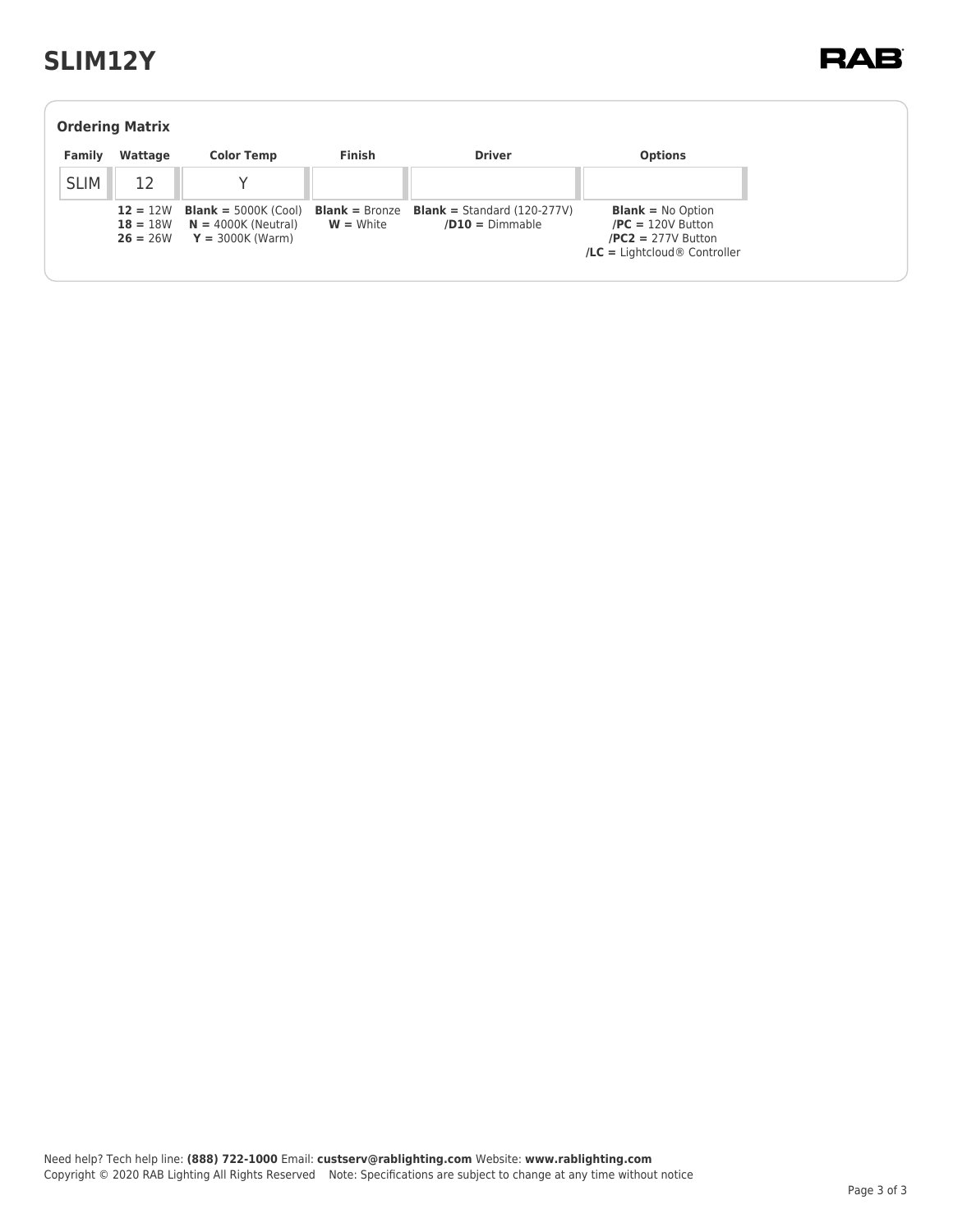# **VANLED10YFFR**



Low-profile vandal-resistant fixture covers the footprint of most traditional canopy lights. Available in flat or drop lens with frosted and unfrosted options.

Color: Bronze Weight: 10.0 lbs

## **Technical Specifications**

#### **Listings**

#### **UL Listed:**

Suitable for Wet Locations. Covered Ceiling Mount Only.

#### **IESNA LM-79 & LM-80 Testing:**

RAB LED luminaires and LED components have been tested by an independent laboratory in accordance with IESNA LM-79 and LM-80.

#### **DLC Listed:**

This product is listed by Design Lights Consortium (DLC) as an ultra-efficient premium product that qualifies for the highest tier of rebates from DLC Member Utilities. DLC Product Code: P9S0XMB9

#### **LED Characteristics**

#### **LEDs:**

Long-life, high-efficacy, surface-mount LEDs

#### **Color Stability:**

RAB LEDs exceed industry standards for chromatic stability

#### **Color Uniformity:**

RAB's range of Correlated Color Temperature follows the guidelines of the American National Standard for Specifications for the Chromaticity of Solid State Lighting (SSL) Products, ANSI C78.377-2017.

#### **Construction**

#### **Maximum Ambient Temperature:**

Suitable for use in up to 40°C (104°F)

#### **Cold Weather Starting:**

Minimum starting temperature is -40°C (-40°F)

#### **Lens:**

Vandal-resistant polycarbonate textured opaque for low glare frosted flat lens

#### **Housing:**

Die-cast aluminum housing and lens frame with (4) 1/2" NPS side conduit entries and weatherproof rear wire plug and access plate

#### **Mounting:**

**Project: Type:**

**Prepared By: Date:**

**Driver Info**

120V 0.11A 208V 0.07A 240V 0.06A 277V 0.05A Input Watts 13.4W

Type Constant Current

Ceiling mount to recessed junction with knockout template or directy to ceiling surface, utilizing side conduit entry points

**LED Info**

Watts 10W

Color Temp 3000K (Warm) Color Accuracy 84 CRI L70 Lifespan 100,000 Hours Lumens 1,778 Efficacy 132.7 lm/W

#### **IP Rating:**

Ingress Protection rating of IP66 for dust and water

#### **Air Tight:**

Housing certified Air Tight as per ASTM E283

#### **Finish:**

Our environmentally friendly polyester powder coatings are formulated for high-durability and long-lasting color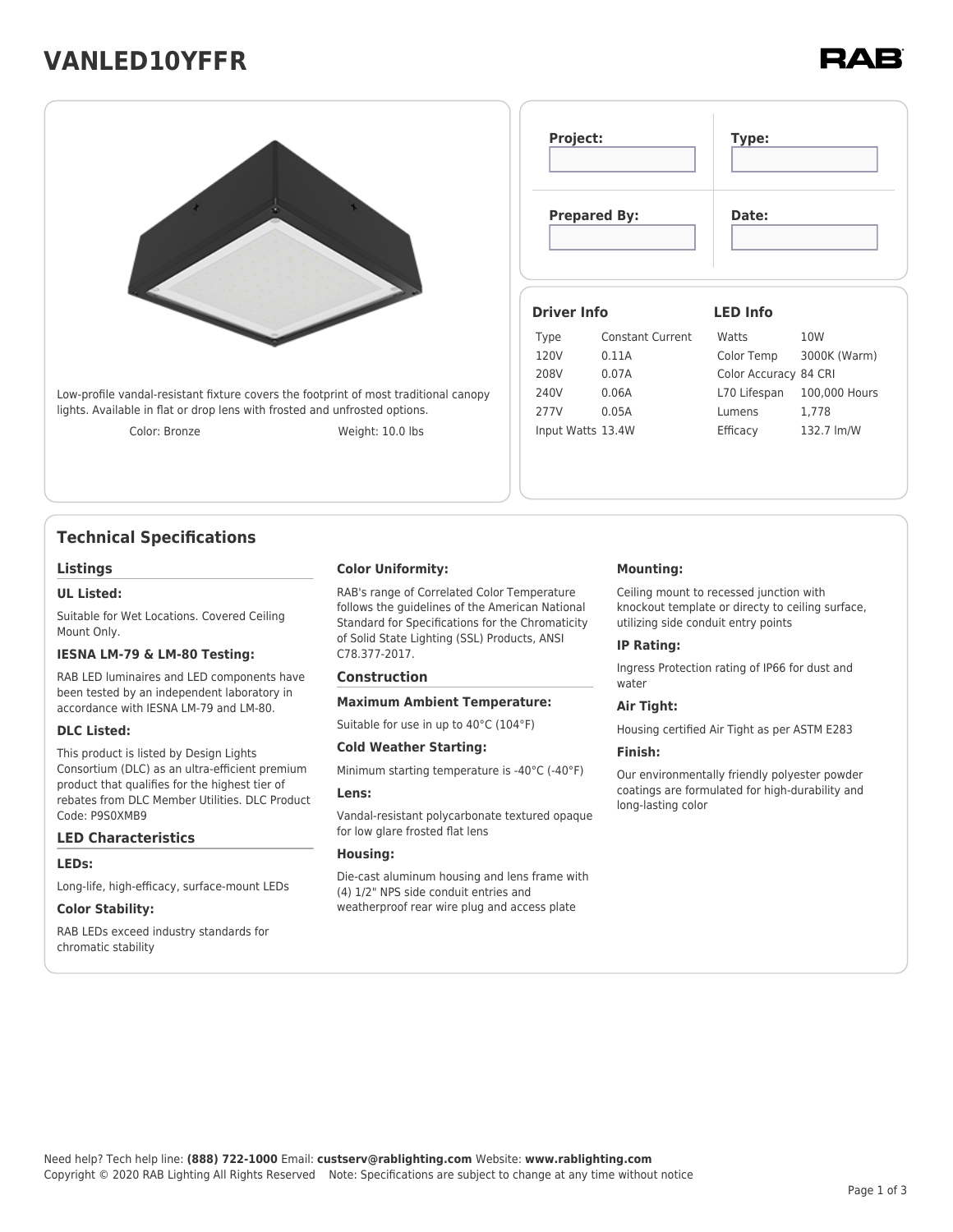## **Technical Specifications (continued)**

#### **Other**

#### **Equivalency:**

Equivalent to 70W Metal Halide

#### **Warranty:**

RAB warrants that our LED products will be free from defects in materials and workmanship for a period of five (5) years from the date of delivery to the end user, including coverage of light output, color stability, driver performance and fixture finish. RAB's warranty is subject to all terms and conditions found at [rablighting.com/warranty.](https://www.rablighting.com/legal#warranty)

#### **Buy American Act Compliance:**

RAB values USA manufacturing! Upon request, RAB may be able to manufacture this product to be compliant with the Buy American Act (BAA). Please contact customer service to request a quote for the product to be made BAA compliant.

#### **Electrical**

#### **Driver:**

Class 2, Constant Current, 120-277V, 50-60Hz, 120V: 0.11A, 208V: 0.07A, 240V: 0.06A, 277V: 0.05A



### **THD:**

9.61% at 120V, 16.5% at 277V

### **Power Factor:**

98.2% at 120V, 92.1% at 277V

Fits the footprint of older canopy lights Vandal resistant and UV resistant lens Ultra-high efficiency Clean, contemporary, low-profile design

Available with drop lens or flat lens IP66 rated, keeps dust, bugs and water out Photo and motion sensor options available